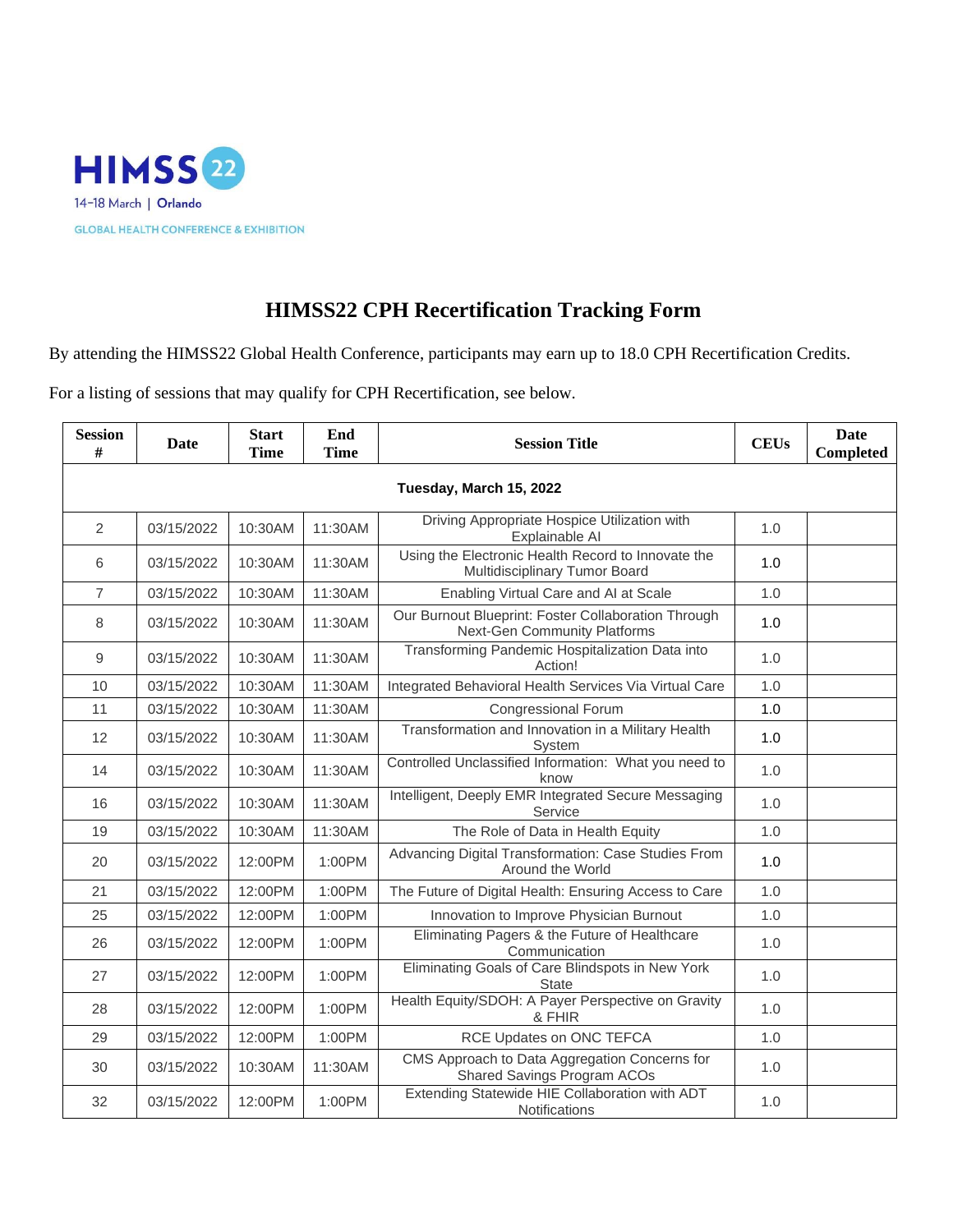| 34 | 03/15/2022 | 12:00PM | 1:00PM | Data Information: Delivering Value to Inundated<br>Providers                       | 1.0 |  |
|----|------------|---------|--------|------------------------------------------------------------------------------------|-----|--|
| 35 | 03/15/2022 | 12:00PM | 1:00PM | Hospitals of the Future: Design in a Digital World                                 | 1.0 |  |
| 36 | 03/15/2022 | 12:00PM | 1:00PM | The HIT Workforce: Finding success through<br>connections                          | 1.0 |  |
| 37 | 03/15/2022 | 12:00PM | 1:00PM | Jump-Start Health System Innovation With Design<br>Thinking                        | 1.0 |  |
| 38 | 03/15/2022 | 1:30PM  | 2:30PM | European Health Data Space: From Vision to<br>Implementation and Impact            | 1.0 |  |
| 42 | 03/15/2022 | 1:30PM  | 2:30PM | Septic Patient Outcomes: A Plan for Continued<br>Improvement                       | 1.0 |  |
| 44 | 03/15/2022 | 1:30PM  | 2:30PM | Leaders Lead: Building a Culture of Honor in Your<br>Workplace                     | 1.0 |  |
| 45 | 03/15/2022 | 1:30PM  | 2:30PM | Reduce Controlled Substance Prescriptions Via<br>Dashboard Tool                    | 1.0 |  |
| 46 | 03/15/2022 | 1:30PM  | 2:30PM | <b>ONC Town Hall</b>                                                               | 1.0 |  |
| 47 | 03/15/2022 | 1:30PM  | 2:30PM | Do Accountable Care Organizations Create Value?<br>Hype or Hope                    | 1.0 |  |
| 48 | 03/15/2022 | 1:30PM  | 2:30PM | UDI Data Capture Boosts Savings, Efficiency and<br><b>Patient Care</b>             | 1.0 |  |
| 49 | 03/15/2022 | 1:30PM  | 2:30PM | Better Immunization Error Data Handling through<br>Partnerships                    | 1.0 |  |
| 50 | 03/15/2022 | 1:30PM  | 2:30PM | Demystifying Deep Learning and Neural Networks                                     | 1.0 |  |
| 51 | 03/15/2022 | 1:30PM  | 2:30PM | Digital Maturity: Germany's Benchmark-Setting<br>National Hospital Assessment      | 1.0 |  |
| 52 | 03/15/2022 | 1:30PM  | 2:30PM | Social Determinants of Health HL7 Implementation<br>Guide                          | 1.0 |  |
| 53 | 03/15/2022 | 1:30PM  | 2:30PM | Safety Dance: Journey to Stage 6 and Beyond!                                       | 1.0 |  |
| 54 | 03/15/2022 | 1:30PM  | 2:30PM | The Power of Storytelling: Make Your Audience the<br>Hero                          | 1.0 |  |
| 55 | 03/15/2022 | 1:30PM  | 2:30PM | Using Explainable AI to Mitigate SDoH Contributors to<br><b>Risk</b>               | 1.0 |  |
| 56 | 03/15/2022 | 3:00PM  | 4:00PM | How We Transformed Our Clinician's EHR Experience                                  | 1.0 |  |
| 57 | 03/15/2022 | 3:00PM  | 4:00PM | Roadmap to Cyber Operations Plan Development                                       | 1.0 |  |
| 60 | 03/15/2022 | 3:00PM  | 3:30PM | Aligning Incentives Across Healthcare Providers In<br>Your Comm                    | 0.5 |  |
| 62 | 03/15/2022 | 3:00PM  | 4:00PM | Supporting Digital Innovation in Academic Medicine                                 | 1.0 |  |
| 64 | 03/15/2022 | 3:00PM  | 4:00PM | Mapping Technology Improves Efficiency in 2 Large<br>Hospitals                     | 1.0 |  |
| 65 | 03/15/2022 | 3:00PM  | 4:00PM | Emerging Approaches to Enterprise Knowledge and<br><b>Clinical Task Management</b> | 1.0 |  |
| 66 | 03/15/2022 | 3:00PM  | 4:00PM | What's Next With the Public Health Data<br>Modernization Initiative?               | 1.0 |  |
| 67 | 03/15/2022 | 3:00PM  | 4:00PM | How HL7 Da Vinci Measures Quality & Reduces<br><b>Burden</b>                       | 1.0 |  |
| 68 | 03/15/2022 | 3:00PM  | 4:00PM | Unlock Private Healthcare Data                                                     | 1.0 |  |
| 70 | 03/15/2022 | 3:00PM  | 4:00PM | Reducing Nursing Documentation Burden in a Time of<br><b>Crisis</b>                | 1.0 |  |
| 71 | 03/15/2022 | 3:00PM  | 4:00PM | Using AI to Monitor Quality in Telemedicine Visits                                 | 1.0 |  |
| 72 | 03/15/2022 | 3:00PM  | 3:30PM | MERIT: Applying AI/ML to predict warfighter readiness                              | 0.5 |  |
| 73 | 03/15/2022 | 3:00PM  | 4:00PM | Artificial Unintelligence (AU): When Data and Analytics<br>Go Wrong                | 1.0 |  |
| 74 | 03/15/2022 | 4:15PM  | 5:15PM | Making a Case for Evidence-based Al                                                | 1.0 |  |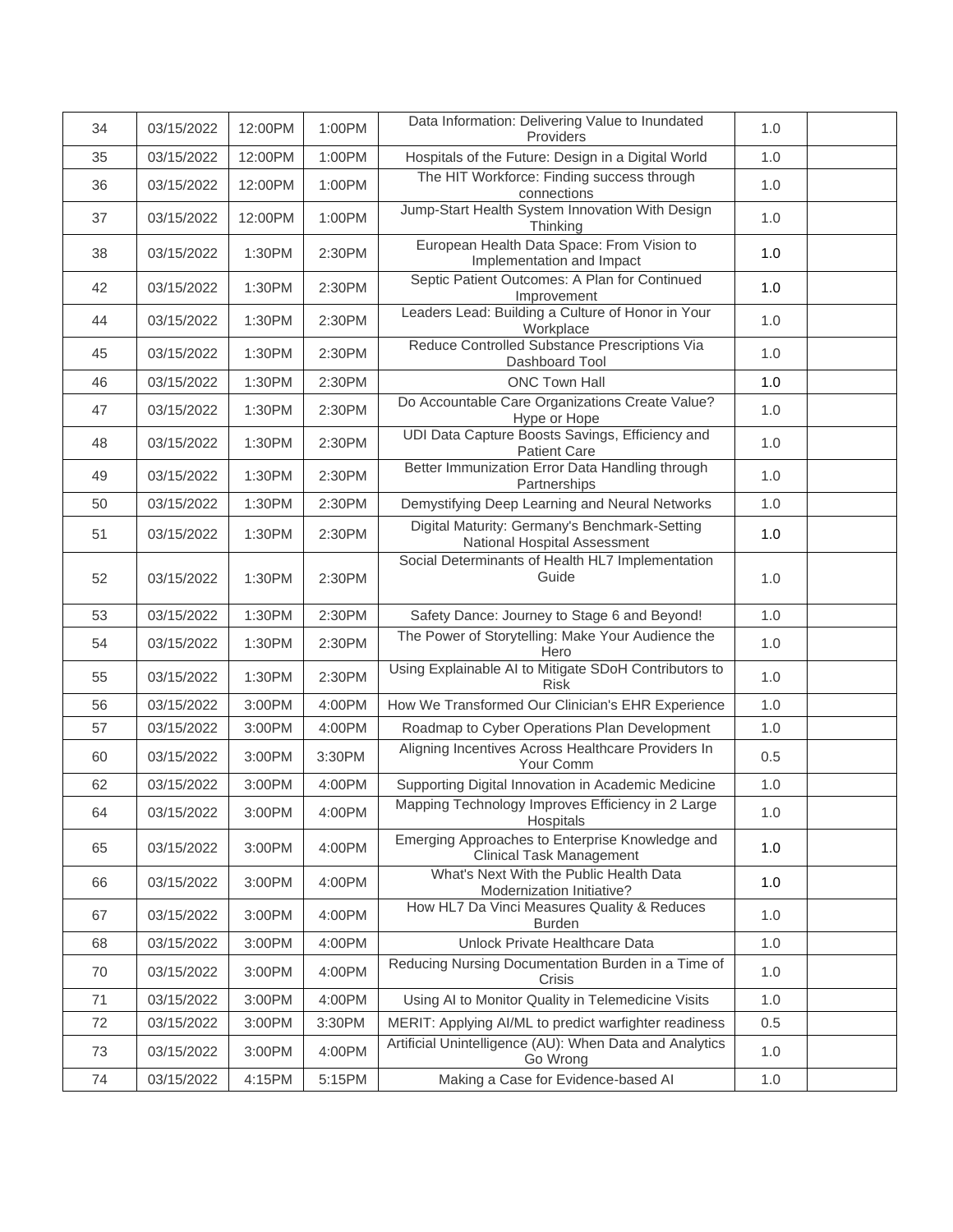| 75                        | 03/15/2022 | 4:15PM  | 5:15PM  | Improving Community Outcomes with Geospatial<br>Analysis                           | 1.0 |  |  |  |
|---------------------------|------------|---------|---------|------------------------------------------------------------------------------------|-----|--|--|--|
| 76                        | 03/15/2022 | 4:15PM  | 5:15PM  | Reimagining Healthcare: Abu Dhabi's Digital<br>Transformation                      | 1.0 |  |  |  |
| 77                        | 03/15/2022 | 4:15PM  | 5:15PM  | Driving Clinician Digital Experience with IT<br>Transformation                     | 1.0 |  |  |  |
| 78                        | 03/15/2022 | 4:15PM  | 5:15PM  | How COVID-19 Reshaped Emergency Care?                                              | 1.0 |  |  |  |
| 79                        | 03/15/2022 | 4:15PM  | 5:15PM  | Lessons Learned from Launching a Virtual Nursing<br>Unit                           | 1.0 |  |  |  |
| 80                        | 03/15/2022 | 4:15PM  | 5:15PM  | How Automation Can Improve the Patient Financial<br>Experience                     | 1.0 |  |  |  |
| 81                        | 03/15/2022 | 4:15PM  | 5:15PM  | Population Health Analytics: Moving the Needle in a<br>Pandemic                    | 1.0 |  |  |  |
| 82                        | 03/15/2022 | 4:15PM  | 5:15PM  | The Trust Factor: Privacy Framework Adoption in<br>Healthcare                      | 1.0 |  |  |  |
| 83                        | 03/15/2022 | 4:15PM  | 5:15PM  | Connected Care - Access, Capacity and Quality in a<br>Pandemic                     | 1.0 |  |  |  |
| 84                        | 03/15/2022 | 4:15PM  | 5:15PM  | Governing Interoperability                                                         | 1.0 |  |  |  |
| 85                        | 03/15/2022 | 4:15PM  | 5:15PM  | Five Ways to Digitally Transform Your Organization                                 | 1.0 |  |  |  |
| 86                        | 03/15/2022 | 4:15PM  | 5:15PM  | Accelerating Innovation With Automated Privacy Proof                               | 1.0 |  |  |  |
| 88                        | 03/15/2022 | 4:15PM  | 5:15PM  | Locomotion and Simulator Sickness in Virtual Reality                               | 1.0 |  |  |  |
| 89                        | 03/15/2022 | 4:15PM  | 5:15PM  | Lessons Learned from Launching a Virtual Nursing<br>Unit                           | 1.0 |  |  |  |
| 90                        | 03/15/2022 | 4:15PM  | 5:15PM  | Revenue Recovery, Health IT and Social Security<br><b>Disability</b>               | 1.0 |  |  |  |
| 91                        | 03/15/2022 | 4:15PM  | 5:15PM  | Advancements in Measuring Interoperability                                         | 1.0 |  |  |  |
| HA <sub>1</sub>           | 03/15/2022 | 10:30AM | 11:30AM | Mobilizing a Workforce for the Digital Present and<br>Future                       | 1.0 |  |  |  |
| HA <sub>2</sub>           | 03/15/2022 | 12:00PM | 1:00PM  | Reducing Bias in AI technology                                                     | 1.0 |  |  |  |
| HA <sub>3</sub>           | 03/15/2022 | 1:30PM  | 2:30PM  | Flipping the Script: Designing with Humans                                         | 1.0 |  |  |  |
| HA4                       | 03/15/2022 | 3:00PM  | 4:00PM  | Seniors Can Do mHealth Apps! Tale of Inclusivity,<br>Innovation                    | 1.0 |  |  |  |
| HA <sub>5</sub>           | 03/15/2022 | 4:15PM  | 5:15PM  | The journey to HIMSS INFRAM Level 6                                                | 1.0 |  |  |  |
| Wednesday, March 16, 2022 |            |         |         |                                                                                    |     |  |  |  |
| 94                        | 03/16/2022 | 10:00AM | 11:00AM | Ethics and Green IT: Tailoring Digital Maturity to<br>European Values              | 1.0 |  |  |  |
| 95                        | 03/16/2022 | 10:00AM | 11:00AM | Making Clinical Data More Trusted: Validation<br>Frameworks                        | 1.0 |  |  |  |
| 98                        | 03/16/2022 | 10:00AM | 11:00AM | Saving Lives with the NEWS Algorithm: Using Early<br>Detection and Rapid Response  | 1.0 |  |  |  |
| 99                        | 03/16/2022 | 10:00AM | 11:00AM | Hospital at Home - Why Now?                                                        | 1.0 |  |  |  |
| 100                       | 03/16/2022 | 10:00AM | 11:00AM | Demystifying Cloud Services Through Next-Gen<br>Professional Development Platforms | 1.0 |  |  |  |
| 101                       | 03/16/2022 | 10:00AM | 11:00AM | Data Science for Understanding Medical Product<br>Shortages                        | 1.0 |  |  |  |
| 102                       | 03/16/2022 | 10:00AM | 11:00AM | Helping Families Navigate the Financial Side of Care                               | 1.0 |  |  |  |
| 103                       | 03/16/2022 | 10:00AM | 11:00AM | The Future of State Health Innovation                                              | 1.0 |  |  |  |
| 104                       | 03/16/2022 | 10:00AM | 11:00AM | Experiencing, Enhancing and Evolving the Federal<br><b>EHR</b>                     | 1.0 |  |  |  |
| 105                       | 03/16/2022 | 10:00AM | 11:00AM | Improving Quality and Reducing Bloat in Physician<br><b>Notes</b>                  | 1.0 |  |  |  |
| 106                       | 03/16/2022 | 10:00AM | 11:00AM | Managing Cyber Risk During Transformative Business<br>Change                       | 1.0 |  |  |  |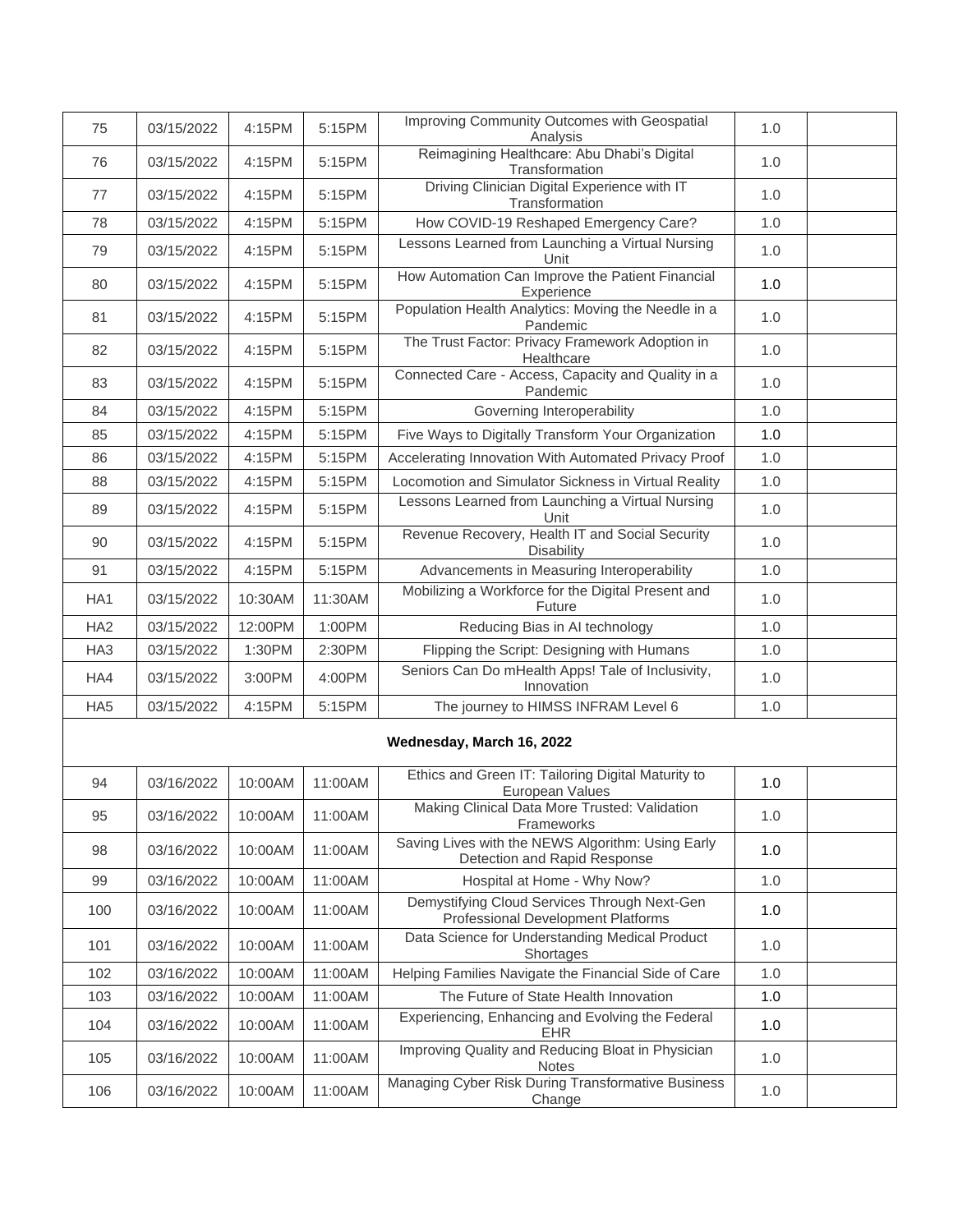| 107 | 03/16/2022 | 10:00AM | 11:00AM | Real-world Solutions to Strengthening the Digital<br>Health Workforce            | 1.0 |  |
|-----|------------|---------|---------|----------------------------------------------------------------------------------|-----|--|
| 108 | 03/16/2022 | 10:00AM | 11:00AM | Payer-to-Payer Data Exchange: Get Health Data to<br>Patients                     | 1.0 |  |
| 109 | 03/16/2022 | 10:00AM | 11:00AM | Digitally Speeding Up Ontario's Public Health System<br>Renewal                  | 1.0 |  |
| 110 | 03/16/2022 | 10:00AM | 11:00AM | Real Integration-Creating a Medical Device Integration<br>Team                   | 1.0 |  |
| 111 | 03/16/2022 | 10:00AM | 11:00AM | SDOs collaborating on global effort on the IPS                                   | 1.0 |  |
| 112 | 03/16/2022 | 11:30AM | 12:30PM | Building an Innovation-Rich Health Ecosystem at<br><b>National Level</b>         | 1.0 |  |
| 113 | 03/16/2022 | 11:30AM | 12:30PM | Secure Healthcare Delivery with Intelligent Purple<br>Teaming                    | 1.0 |  |
| 116 | 03/16/2022 | 11:30AM | 12:00PM | Harmonizing an Integrated Tele-Health Initiative for<br>Country                  | 0.5 |  |
| 117 | 03/16/2022 | 11:30AM | 12:30PM | Ballad Health's Hospital at Home: Impact on value-<br>based care                 | 1.0 |  |
| 118 | 03/16/2022 | 11:30AM | 12:30PM | Study: UVC light reducing pathogens on clinical<br>workstations                  | 1.0 |  |
| 119 | 03/16/2022 | 11:30AM | 12:30PM | Building a Data Science Center of Excellence:<br>Lessons Learnt                  | 1.0 |  |
| 120 | 03/16/2022 | 11:30AM | 12:30PM | Digital Connectivity as a Social Determinant of Health                           | 1.0 |  |
| 121 | 03/16/2022 | 11:30AM | 12:30PM | The Dawn of Digital Health: Coding, Coverage, and<br>Payment                     | 1.0 |  |
| 122 | 03/16/2022 | 11:30AM | 12:30PM | Policy Update from the Office of the National<br>Coordinator for Health IT (ONC) | 1.0 |  |
| 123 | 03/16/2022 | 11:30AM | 12:30PM | Dispelling the Misconceptions Hindering HIE Evolution                            | 1.0 |  |
| 124 | 03/16/2022 | 11:30AM | 12:30PM | Advance Care Planning Hits the 21st Century with<br><b>FHIR</b>                  | 1.0 |  |
| 126 | 03/16/2022 | 11:30AM | 12:30PM | MIPS Value Pathways Are Here: Specialists Get<br>Ready                           | 1.0 |  |
| 127 | 03/16/2022 | 11:30AM | 12:30PM | Journey into an Engagement Strategy for Reducing<br><b>EHR Burden</b>            | 1.0 |  |
| 128 | 03/16/2022 | 11:30AM | 12:30PM | COVID Pass and Prescreen: 1 Year of Use and<br>Growth                            | 1.0 |  |
| 129 | 03/16/2022 | 11:30AM | 12:30PM | From Cloud Migration to Thriving Data Marketplace                                | 1.0 |  |
| 130 | 03/16/2022 | 1:00PM  | 2:00PM  | Al and a Physician-Forward Strategy Improve Quality<br><b>Metrics</b>            | 1.0 |  |
| 134 | 03/16/2022 | 1:00PM  | 2:00PM  | High Utilizer Care Plan Program                                                  | 1.0 |  |
| 135 | 03/16/2022 | 1:00PM  | 2:00PM  | Hospital at Home: Building a Virtual Hospital                                    | 1.0 |  |
| 136 | 03/16/2022 | 1:00PM  | 2:00PM  | How Implicit Bias Affects AI in Healthcare                                       | 1.0 |  |
| 137 | 03/16/2022 | 1:00PM  | 2:00PM  | Integrating Sensor Generated Data into Cloud<br>Platforms                        | 1.0 |  |
| 138 | 03/16/2022 | 1:00PM  | 2:00PM  | Evaluation of Value: Understanding Mental Health<br>Integration                  | 1.0 |  |
| 139 | 03/16/2022 | 1:00PM  | 1:30PM  | ML Predictive Models of Post-Acute Sequelae of<br>COVID-19                       | 0.5 |  |
| 141 | 03/16/2022 | 1:00PM  | 2:00PM  | HIE Interoperability-The Importance of Data<br>Standardization                   | 1.0 |  |
| 142 | 03/16/2022 | 1:00PM  | 2:00PM  | How to Build a Medical Device Security Program                                   | 1.0 |  |
| 144 | 03/16/2022 | 1:00PM  | 2:00PM  | Beyond InterOp Compliance: Leverage the Patient-<br>Access API                   | 1.0 |  |
| 145 | 03/16/2022 | 1:00PM  | 1:30PM  | Focus Care Teams and Patient Experience on What<br><b>Matters Most</b>           | 0.5 |  |
| 146 | 03/16/2022 | 1:00PM  | 2:00PM  | Datasets as Assets: Secure and compliant valuation<br>methods                    | 1.0 |  |
| 147 | 03/16/2022 | 1:00PM  | 2:00PM  | Diversity and Inclusion in Clinical Trials                                       | 1.0 |  |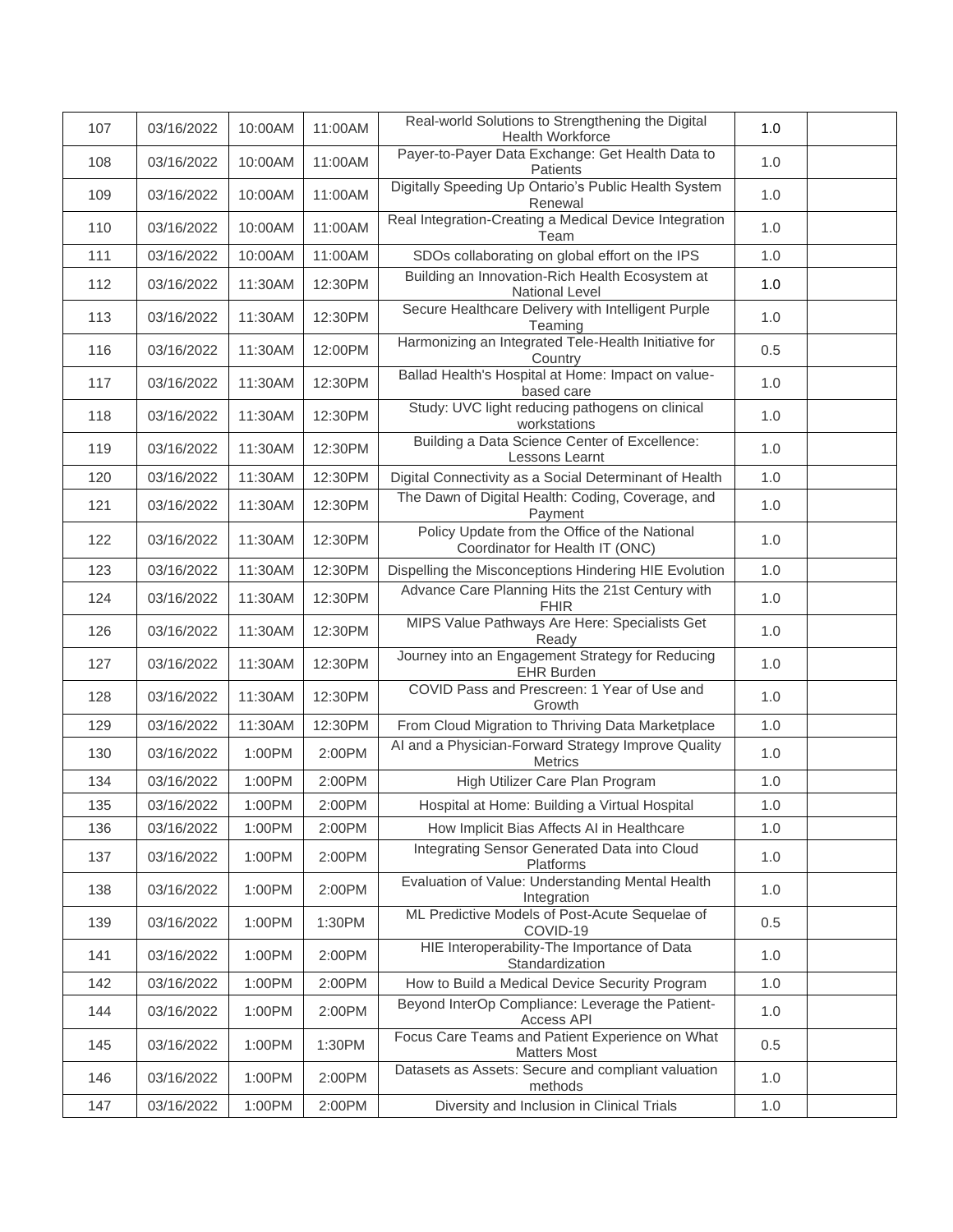| 148              | 03/16/2022 | 2:30PM  | 3:30PM  | Al Drives Smart Med Data Migration for EHR<br>Consolidation                          | 1.0 |  |
|------------------|------------|---------|---------|--------------------------------------------------------------------------------------|-----|--|
| 149              | 03/16/2022 | 2:30PM  | 3:30PM  | Utilizing AR to Visualize Mass Amounts of Data<br>Efficiently                        | 1.0 |  |
| 152              | 03/16/2022 | 2:30PM  | 3:30PM  | Key Building Blocks of the Cloud Strategy                                            | 1.0 |  |
| 153              | 03/16/2022 | 2:30PM  | 3:30PM  | Advancing Consumer Directed Health Information                                       | 1.0 |  |
| 154              | 03/16/2022 | 2:30PM  | 3:30PM  | Have pandemic response tools worked? Evidence<br>from the field                      | 1.0 |  |
| 155              | 03/16/2022 | 2:30PM  | 3:30PM  | Data Access for Student Health (D.A.S.H.)                                            | 1.0 |  |
| 156              | 03/16/2022 | 2:30PM  | 3:30PM  | Next Gen Public Health: The Future of Patient<br>Engagement!                         | 1.0 |  |
| 157              | 03/16/2022 | 2:30PM  | 3:30PM  | The Future of Virtual Care in the US and Around the<br>Globe                         | 1.0 |  |
| 158              | 03/16/2022 | 2:30PM  | 3:30PM  | Navigating the Evolving Challenges that Persist<br>Among Federal Privacy Regulations | 1.0 |  |
| 159              | 03/16/2022 | 2:30PM  | 3:30PM  | How eHealth Exchange Increased Data Quality &<br>Usability                           | 1.0 |  |
| 160              | 03/16/2022 | 2:30PM  | 3:30PM  | Healthcare - Post-COVID's most lucrative Cyber target                                | 1.0 |  |
| 161              | 03/16/2022 | 2:30PM  | 3:30PM  | FHIR is the Future of Healthcare, But Payers Need<br>More                            | 1.0 |  |
| 162              | 03/16/2022 | 2:30PM  | 3:30PM  | Optimal Care Team Workflows: Standardizing<br>Improves Outcomes                      | 1.0 |  |
| 163              | 03/16/2022 | 2:30PM  | 3:30PM  | Smart & Connected Hospital Strategic Care Transition                                 | 1.0 |  |
| 164              | 03/16/2022 | 2:30PM  | 3:30PM  | The Interdisciplinary Population Health Analytics<br>Workforce                       | 1.0 |  |
| 166              | 03/16/2022 | 4:00PM  | 5:00PM  | Algorithm Governance: Guidelines and a case study                                    | 1.0 |  |
| 167              | 03/16/2022 | 4:00PM  | 5:00PM  | Leverage Machine Learning for Staffing Optimization                                  | 1.0 |  |
| 170              | 03/16/2022 | 4:00PM  | 5:00PM  | Perioperative Transformation: Patient Focused<br>Healthcare                          | 1.0 |  |
| 171              | 03/16/2022 | 4:00PM  | 5:00PM  | Scaling a National Emergency Medicine Telehealth<br>Service                          | 1.0 |  |
| 172              | 03/16/2022 | 4:00PM  | 4:30PM  | Adapted training for improving health and quality of life                            | 0.5 |  |
| 173              | 03/16/2022 | 4:00PM  | 5:00PM  | Mechanistic Models Validate Synthetic Control Arms<br>for Clini                      | 1.0 |  |
| 174              | 03/16/2022 | 4:00PM  | 5:00PM  | Knocking on Digital's Front Door                                                     | 1.0 |  |
| 175              | 03/16/2022 | 4:00PM  | 5:00PM  | A Hospital at Home Program Raised Patient<br>Satisfaction                            | 1.0 |  |
| 176              | 03/16/2022 | 4:00PM  | 5:00PM  | VA EHRM: Transforming Health Care and<br><b>Modernizing Technologies</b>             | 1.0 |  |
| 177              | 03/16/2022 | 4:00PM  | 5:00PM  | ONC FAST: FHIR Infrastructure for Scalable Solutions                                 | 1.0 |  |
| 178              | 03/16/2022 | 4:00PM  | 5:00PM  | Security and Data Privacy: How a Privacy Framework<br>Can Help                       | 1.0 |  |
| 180              | 03/16/2022 | 4:00PM  | 5:00PM  | Impact of Event Notification Services on Care<br>Coordination                        | 1.0 |  |
| 181              | 03/16/2022 | 4:00PM  | 4:30PM  | Optimizing & Increasing Covid-19 Laboratory Testing                                  | 0.5 |  |
| 182              | 03/16/2022 | 4:00PM  | 5:00PM  | Achieving a Culture of Zero Violence in Healthcare                                   | 1.0 |  |
| 183              | 03/16/2022 | 4:00PM  | 5:00PM  | Unparalleled Nursing Shortage and Novel Tech<br>Solutions                            | 1.0 |  |
| CSC1             | 03/16/2022 | 10:15AM | 11:00AM | <b>Emotional Intelligence</b>                                                        | 1.0 |  |
| CSC <sub>2</sub> | 03/16/2022 | 11:15AM | 12:00PM | Your Plan for Effective Leadership                                                   | 1.0 |  |
| CXO <sub>1</sub> | 03/16/2022 | 2:30PM  | 3:30PM  | CIO Roundtable: It's Not Just The EMR You have to<br>Worry About                     | 1.0 |  |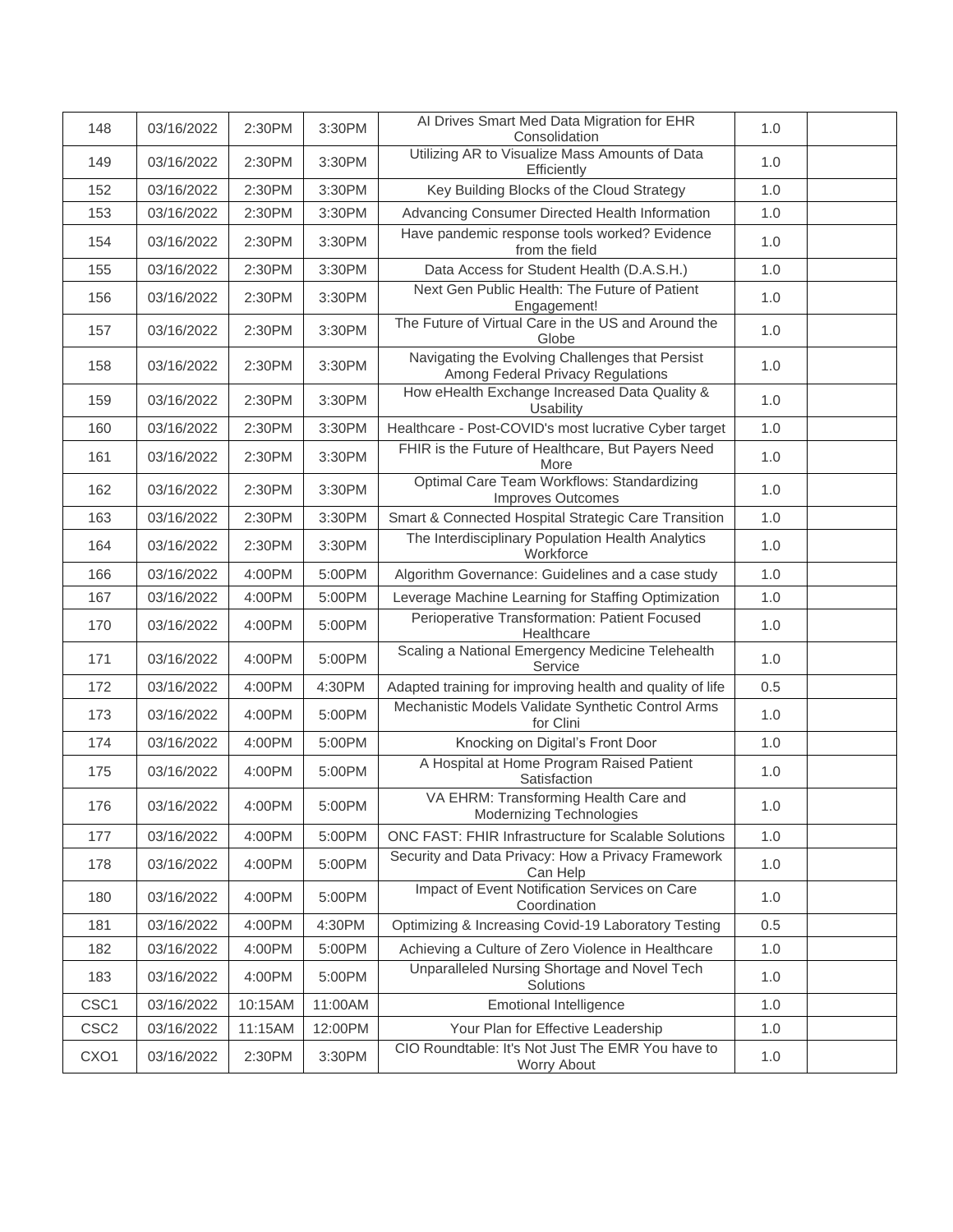| <b>HA10</b>     | 03/16/2022 | 4:00PM  | 5:00PM  | Digital Transformation Throughout the Journey of<br>Care: Advancing Digital Maturity in Community Health<br>Organizations | 1.0   |  |
|-----------------|------------|---------|---------|---------------------------------------------------------------------------------------------------------------------------|-------|--|
| HA <sub>6</sub> | 03/16/2022 | 10:00AM | 11:00AM | Optimizing the Access Experience for Patients and<br>Submission                                                           | 1.0   |  |
| HA7             | 03/16/2022 | 11:30AM | 12:30PM | Driving Health Through Patient Empowerment and<br>Self-Service                                                            | 1.0   |  |
| HA <sub>8</sub> | 03/16/2022 | 1:00PM  | 2:00PM  | Improving Clinical Measures with Digital Health                                                                           | 1.0   |  |
| HA9             | 03/16/2022 | 2:30PM  | 3:30PM  | Harnessing Data to Advance Quality of Care                                                                                | 1.0   |  |
|                 |            |         |         | Thursday, March 17, 2022                                                                                                  |       |  |
| 185             | 03/17/2022 | 8:30AM  | 9:30AM  | Human Spaceflight and the Advancement of<br>Human/Technology Interfaces                                                   | 1.0   |  |
| 186             | 03/17/2022 | 8:30AM  | 9:30AM  | Remote Patient Monitoring: Reaching Out and<br><b>Breaking Through</b>                                                    | 1.0   |  |
| 189             | 03/17/2022 | 8:30AM  | 9:30AM  | Decentralized Identity in the Pharmaceutical Supply<br>Chain                                                              | 1.0   |  |
| 190             | 03/17/2022 | 8:30AM  | 9:30AM  | Quality In Quality Out: How Two States Tackled Data<br>Quality                                                            | 1.0   |  |
| 191             | 03/17/2022 | 8:30AM  | 9:30AM  | Innovator's Guide to Consumer-Centric Digital<br>Transformation                                                           | 1.0   |  |
| 192             | 03/17/2022 | 8:30AM  | 9:30AM  | Achieving More by Lowering the Informatics Skill Floor                                                                    | 1.0   |  |
| 193             | 03/17/2022 | 8:30AM  | 9:30AM  | A Purpose-Driven CHNA to Address Health Disparities                                                                       | 1.0   |  |
| 195             | 03/17/2022 | 8:30AM  | 9:30AM  | Standards and Technology Update from ONC                                                                                  | 1.0   |  |
| 196             | 03/17/2022 | 8:30AM  | 9:30AM  | Threat Modeling Medical Devices: Implementing<br><b>MDICs Bootcamp</b>                                                    | 1.0   |  |
| 197             | 03/17/2022 | 8:30AM  | 9:30AM  | Battling Ransomware in Healthcare                                                                                         | 1.0   |  |
| 199             | 03/17/2022 | 8:30AM  | 9:30AM  | EMR "Moving Day" Exposes Precision-Medicine<br><b>Readiness Gaps</b>                                                      | 1.0   |  |
| 201             | 03/17/2022 | 8:30AM  | 9:30AM  | Powering the Future of Work through Projects                                                                              | 1.0   |  |
| 202             | 03/17/2022 | 8:30AM  | 9:30AM  | Visualization and Geocoding for Equitable Vaccine<br>Access                                                               | 1.0   |  |
| 203             | 03/17/2022 | 10:00AM | 11:00AM | Out of this World Health Technology                                                                                       | 1.0   |  |
| 207             | 03/17/2022 | 10:00AM | 11:00AM | Healthcare's Supply Chain: An Underestimated Attack<br>Surface                                                            | 1.0   |  |
| 208             | 03/17/2022 | 10:00AM | 11:00AM | 'Light' Tech with Big Pharmacy Ecosystem Impact                                                                           | 1.0   |  |
| 209             | 03/17/2022 | 10:00AM | 11:00AM | Public Health Response: Resource to Immunization<br>Automation                                                            | 1.0   |  |
| 210             | 03/17/2022 | 10:00AM | 10:30AM | Mechanistic Modeling to Address External Control Arm<br>Flaws.                                                            | 1.0   |  |
| 211             | 03/17/2022 | 10:00AM | 11:00AM | Developing the Military Medical Digital Patient<br>Experience                                                             | 1.0   |  |
| 212             | 03/17/2022 | 10:00AM | 11:00AM | How Health IT is Driving Value-Based Care Across the<br>Globe                                                             | 1.0   |  |
| 213             | 03/17/2022 | 10:00AM | 11:00AM | Managing the Perils of Technical Debt in Healthcare                                                                       | 1.0   |  |
| 214             | 03/17/2022 | 10:00AM | 11:00AM | The Role of HL7 FHIR in Patient Cost Transparency                                                                         | 1.0   |  |
| 215             | 03/17/2022 | 10:00AM | 11:00AM | Leveraging Chatbots to Support Research Study<br>Recruitment                                                              | 1.0   |  |
| 216             | 03/17/2022 | 10:00AM | 11:00AM | FHIR is the Future of Healthcare, But Payers Need<br>More                                                                 | 1.0   |  |
| 217             | 03/17/2022 | 10:00AM | 10:30AM | Understanding and Managing Surgical Backlog                                                                               | 1.0   |  |
| 218             | 03/17/2022 | 10:00AM | 11:00AM | Healthcare Executives Guide to Ransomware Threats                                                                         | 1.0   |  |
| 219             | 03/17/2022 | 10:00AM | 11:00AM | Financial Quantification of the Value of Single Sign-On                                                                   | $1.0$ |  |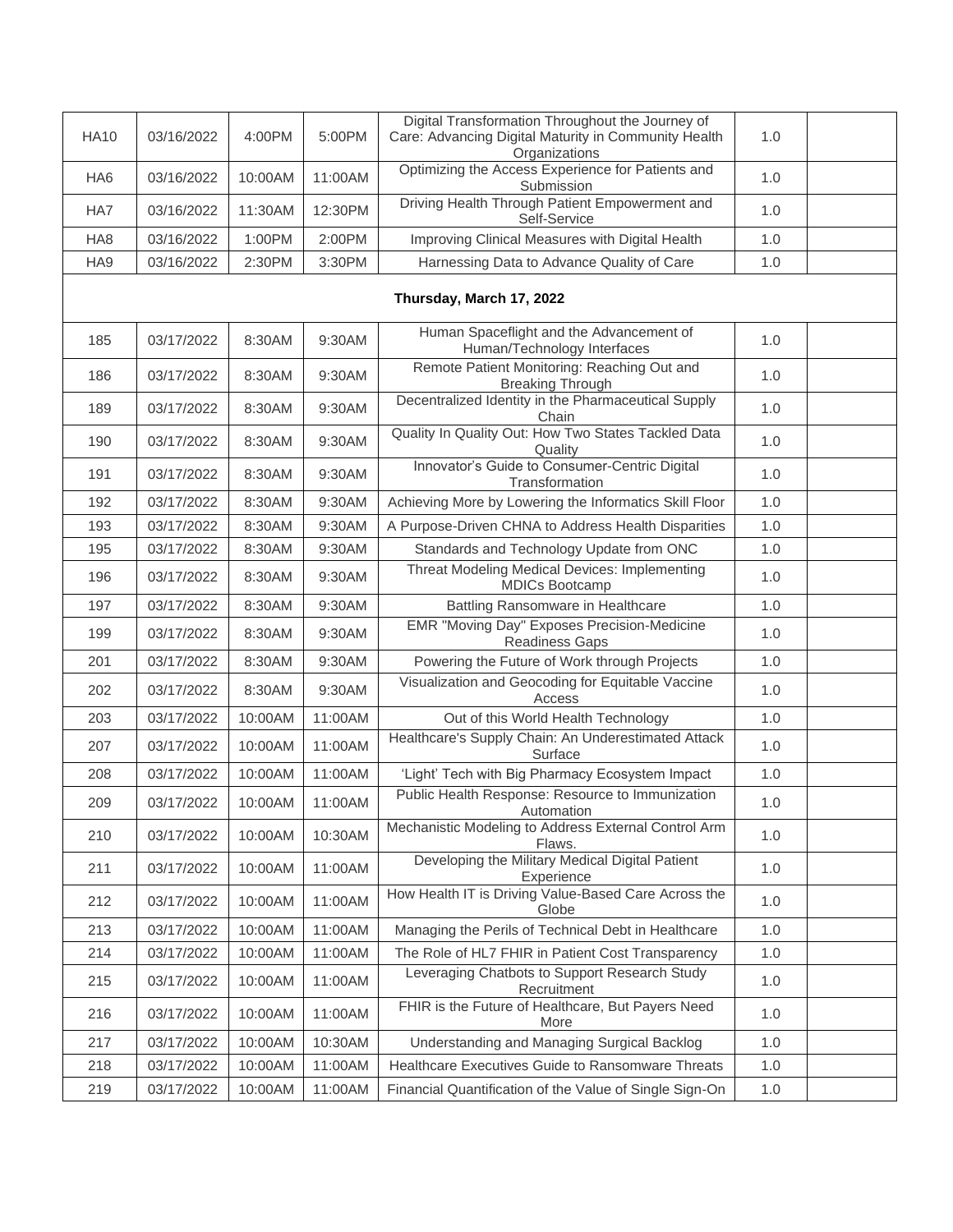| 220 | 03/17/2022 | 10:00AM | 11:00AM | The eCQI Resource Center is Listening to you!                                    | 1.0   |  |
|-----|------------|---------|---------|----------------------------------------------------------------------------------|-------|--|
| 221 | 03/17/2022 | 11:30AM | 12:00PM | Social Media Data To Improve COVID Forecasts                                     | 0.5   |  |
| 222 | 03/17/2022 | 11:30AM | 12:30PM | Value-Driven Framework for Evaluating Healthcare<br>Innovations                  | 1.0   |  |
| 225 | 03/17/2022 | 11:30AM | 12:30PM | Blockchain for Supply Chains: Hype or Hope?                                      | 1.0   |  |
| 226 | 03/17/2022 | 11:30AM | 12:30PM | Building a Continuous Remote Patient Monitoring<br>Program                       | 1.0   |  |
| 227 | 03/17/2022 | 11:30AM | 12:30PM | Creating Real Organizational Value with Advanced<br>Analytics                    | 1.0   |  |
| 228 | 03/17/2022 | 11:30AM | 12:30PM | Developing a Digital Roadmap - the Prisma Health<br>Experience                   | 1.0   |  |
| 229 | 03/17/2022 | 11:30AM | 12:30PM | IT M&A Integration: A Playbook for Accelerating Value                            | 1.0   |  |
| 230 | 03/17/2022 | 11:30AM | 12:30PM | Innovating Patient Centered Solutions in the Live<br><b>Practice Environment</b> | 1.0   |  |
| 232 | 03/17/2022 | 11:30AM | 12:30PM | Mind the Gap: Operating Rules to Improve Business<br>Processes                   | 1.0   |  |
| 233 | 03/17/2022 | 11:30AM | 12:30PM | A Practical Approach to Zero Trust Security in<br>Healthcare                     | 1.0   |  |
| 235 | 03/17/2022 | 11:30AM | 12:30PM | What's Next for Ambient AI in Patient Care                                       | 1.0   |  |
| 236 | 03/17/2022 | 11:30AM | 12:00PM | Creating Online Educational Pipelines in Health<br>Informatics                   | 0.5   |  |
| 237 | 03/17/2022 | 11:30AM | 12:30PM | Communications Transition in Response to COVID-19                                | 1.0   |  |
| 238 | 03/17/2022 | 11:30AM | 12:30PM | Customer Experience 2.0: Building Beyond Digital<br>Foundations                  | 1.0   |  |
| 239 | 03/17/2022 | 1:00PM  | 2:00PM  | Let's Improve EHR Clinician Data Quality for<br>Necessary Reuse                  | 1.0   |  |
| 240 | 03/17/2022 | 1:00PM  | 2:00PM  | Helping Physicians Prepare for the Genomics<br>Revolution                        | 1.0   |  |
| 243 | 03/17/2022 | 1:00PM  | 2:00PM  | Developing COVID Care Guidelines at the Speed of<br>Tech                         | 1.0   |  |
| 244 | 03/17/2022 | 1:00PM  | 2:00PM  | dQMs: Preparing for the Unknown                                                  | 1.0   |  |
| 246 | 03/17/2022 | 1:00PM  | 2:00PM  | Analytics: Healthcare's Achilles Heel or Magic Bullet?                           | 1.0   |  |
| 247 | 03/17/2022 | 1:00PM  | 2:00PM  | Developing a Scalable Model for Remote Patient<br>Monitoring                     | 1.0   |  |
| 248 | 03/17/2022 | 1:00PM  | 2:00PM  | Creating an Effective and Efficient Innovation Process                           | 1.0   |  |
| 250 | 03/17/2022 | 1:00PM  | 2:00PM  | The Role of Health IT in Information Blocking<br>Compliance                      | 1.0   |  |
| 251 | 03/17/2022 | 1:00PM  | 2:00PM  | <b>Explaining Security Behavior of Healthcare</b><br>Professionals               | 1.0   |  |
| 253 | 03/17/2022 | 1:00PM  | 2:00PM  | Developing a HL7 FHIR(R) Ready Workforce                                         | 1.0   |  |
| 254 | 03/17/2022 | 1:00PM  | 2:00PM  | Objective Transfer Criteria Improve Acute Care<br>Transitions                    | 1.0   |  |
| 255 | 03/17/2022 | 1:00PM  | 2:00PM  | The Financial Case for Food as Medicine: The ROI<br>Calculator                   | 1.0   |  |
| 256 | 03/17/2022 | 1:00PM  | 2:00PM  | Digital System for Community-based Overdose<br>Response                          | 1.0   |  |
| 258 | 03/17/2022 | 2:30PM  | 3:30PM  | Delivering Health Outcomes in Africa From the Grass<br>Roots                     | 0.5   |  |
| 261 | 03/17/2022 | 2:30PM  | 3:30PM  | Employee Engagement: Retaining the Best Employee<br>Talent                       | 1.0   |  |
| 262 | 03/17/2022 | 2:30PM  | 3:30PM  | Building a Virtual Hospital From the Ground Up                                   | 1.0   |  |
| 263 | 03/17/2022 | 2:30PM  | 3:30PM  | Quantum computing use cases in healthcare and<br>medicine                        | 1.0   |  |
| 264 | 03/17/2022 | 2:30PM  | 3:00PM  | Federal Data Standards: A Look at CMS's and ONC's<br>Key Work                    | $1.0$ |  |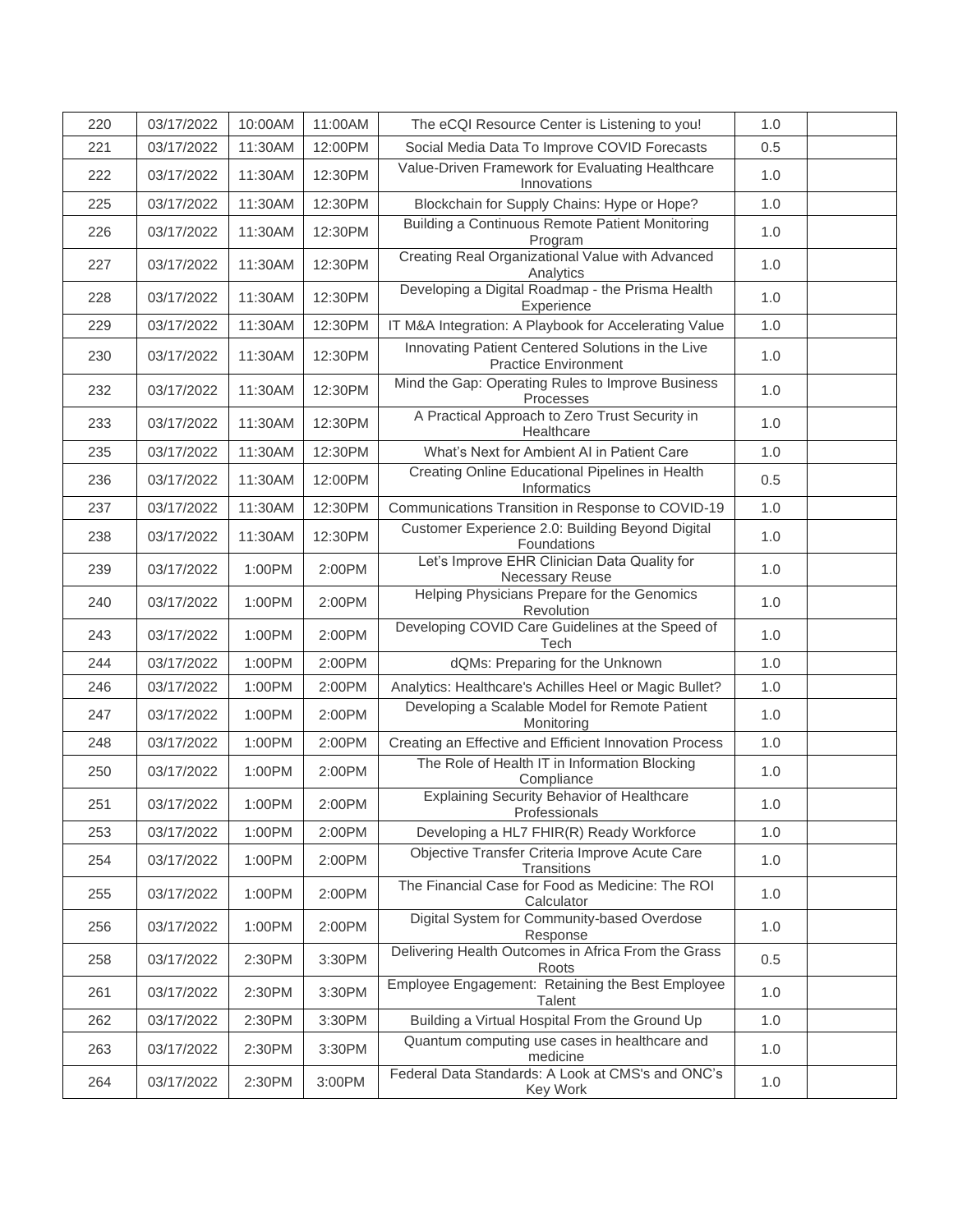| 265                    | 03/17/2022 | 2:30PM  | 3:30PM  | Managing uncertainty in the transition from volume to<br>value                                      | 1.0 |  |  |  |  |
|------------------------|------------|---------|---------|-----------------------------------------------------------------------------------------------------|-----|--|--|--|--|
| 266                    | 03/17/2022 | 2:30PM  | 3:30PM  | EHR Optimization for Improved Clinical & Financial<br>Outcomes                                      | 1.0 |  |  |  |  |
| 267                    | 03/17/2022 | 2:30PM  | 3:30PM  | A Modest Proposal for AI Regulation in Healthcare                                                   | 1.0 |  |  |  |  |
| 268                    | 03/17/2022 | 2:30PM  | 3:30PM  | Austria: Bridging the gaps in Healthcare by a<br>nationwide EHR                                     | 1.0 |  |  |  |  |
| 269                    | 03/17/2022 | 2:30PM  | 3:30PM  | A Big Data Approach to Cancer Research and<br>Informatics                                           | 1.0 |  |  |  |  |
| 271                    | 03/17/2022 | 2:30PM  | 3:30PM  | Proactive Patient Estimates for True Out-of-Pocket<br>Costs                                         | 1.0 |  |  |  |  |
| 272                    | 03/17/2022 | 2:30PM  | 3:30PM  | How RPI is Fueling a Safe Patient Ambassador<br>Program                                             | 1.0 |  |  |  |  |
| 273                    | 03/17/2022 | 2:30PM  | 3:30PM  | Feature Selection & k-NN Clustering for Better Peer<br>Groups                                       | 1.0 |  |  |  |  |
| 274                    | 03/17/2022 | 2:30PM  | 3:30PM  | Cybersecurity solutions for expanding healthcare<br>boundaries                                      | 1.0 |  |  |  |  |
| 275                    | 03/17/2022 | 4:00PM  | 4:30PM  | Using Big Data to Predict Chronic Illnesses                                                         | 0.5 |  |  |  |  |
| 276                    | 03/17/2022 | 4:00PM  | 5:00PM  | Fast Following to a SMART Health System                                                             | 1.0 |  |  |  |  |
| 277                    | 03/17/2022 | 4:00PM  | 5:00PM  | Taking Cardiac Rehab Virtual                                                                        | 1.0 |  |  |  |  |
| 279                    | 03/17/2022 | 4:00PM  | 5:00PM  | Preparing for the Path to Transparency in Healthcare                                                | 1.0 |  |  |  |  |
| 281                    | 03/17/2022 | 4:00PM  | 5:00PM  | Promote Effective Interpersonal<br>Communication?possible for preconference<br>professional develo. | 1.0 |  |  |  |  |
| 282                    | 03/17/2022 | 4:00PM  | 5:00PM  | A Health Data Platform to unlock Actionable Insights                                                | 1.0 |  |  |  |  |
| 283                    | 03/17/2022 | 4:00PM  | 5:00PM  | Closing the Empathy Gap through Data Mining                                                         | 1.0 |  |  |  |  |
| 284                    | 03/17/2022 | 4:00PM  | 5:00PM  | Digital Health Adoption: Addressing Key Barriers                                                    | 1.0 |  |  |  |  |
| 287                    | 03/17/2022 | 4:00PM  | 5:00PM  | Software Bill of Materials: The Need for Urgency and<br>Action                                      | 1.0 |  |  |  |  |
| 289                    | 03/17/2022 | 4:00PM  | 5:00PM  | 100 Million Masks: When the Supply Chain Failed, We<br>Jumped I                                     | 1.0 |  |  |  |  |
| 290                    | 03/17/2022 | 4:00PM  | 5:00PM  | Digital Identity as Control Plane for Healthcare IT<br>Security                                     | 1.0 |  |  |  |  |
| 292                    | 03/17/2022 | 4:00PM  | 5:00PM  | How the C-Suite and Physicians Can Team Up to<br><b>Combat Burnout</b>                              | 1.0 |  |  |  |  |
| <b>HA11</b>            | 03/17/2022 | 10:00AM | 11:00AM | Digital Health 3.0: Innovation > Validation > Equity                                                | 1.0 |  |  |  |  |
| <b>HA12</b>            | 03/17/2022 | 11:30AM | 12:30PM | Navigating the cyber security highway for rural<br>hospitals                                        | 1.0 |  |  |  |  |
| <b>HA13</b>            | 03/17/2022 | 1:00PM  | 2:00PM  | Ethical AI for Digital Health: Tools, Principles &<br>Framework                                     | 1.0 |  |  |  |  |
| <b>HA14</b>            | 03/17/2022 | 2:30PM  | 3:30PM  | Agile inventory management with prescriptive<br>analytics                                           | 1.0 |  |  |  |  |
| <b>HA15</b>            | 03/17/2022 | 4:00PM  | 5:00PM  | Transformation is Dead. How to Thrive Amid Constant<br>Change                                       | 1.0 |  |  |  |  |
| Friday, March 18, 2022 |            |         |         |                                                                                                     |     |  |  |  |  |
| 294                    | 03/18/2022 | 10:30AM | 11:30AM | AI, ePA, and the Future of Prior Authorization                                                      | 1.0 |  |  |  |  |
| 295                    | 03/18/2022 | 10:30AM | 11:30AM | A Data Consolidation Journey During M&A Activity                                                    | 1.0 |  |  |  |  |
| 296                    | 03/18/2022 | 10:30AM | 11:30AM | Patient Digital Identity: A scalable model for secure<br>access                                     | 1.0 |  |  |  |  |
| 297                    | 03/18/2022 | 10:30AM | 11:30AM | Aligning Innovative FMEA Strategies with Smart<br><b>Pumps</b>                                      | 1.0 |  |  |  |  |
| 298                    | 03/18/2022 | 10:30AM | 11:30AM | How Technology Changed Pandemic<br>Communicationsfor Good                                           | 1.0 |  |  |  |  |